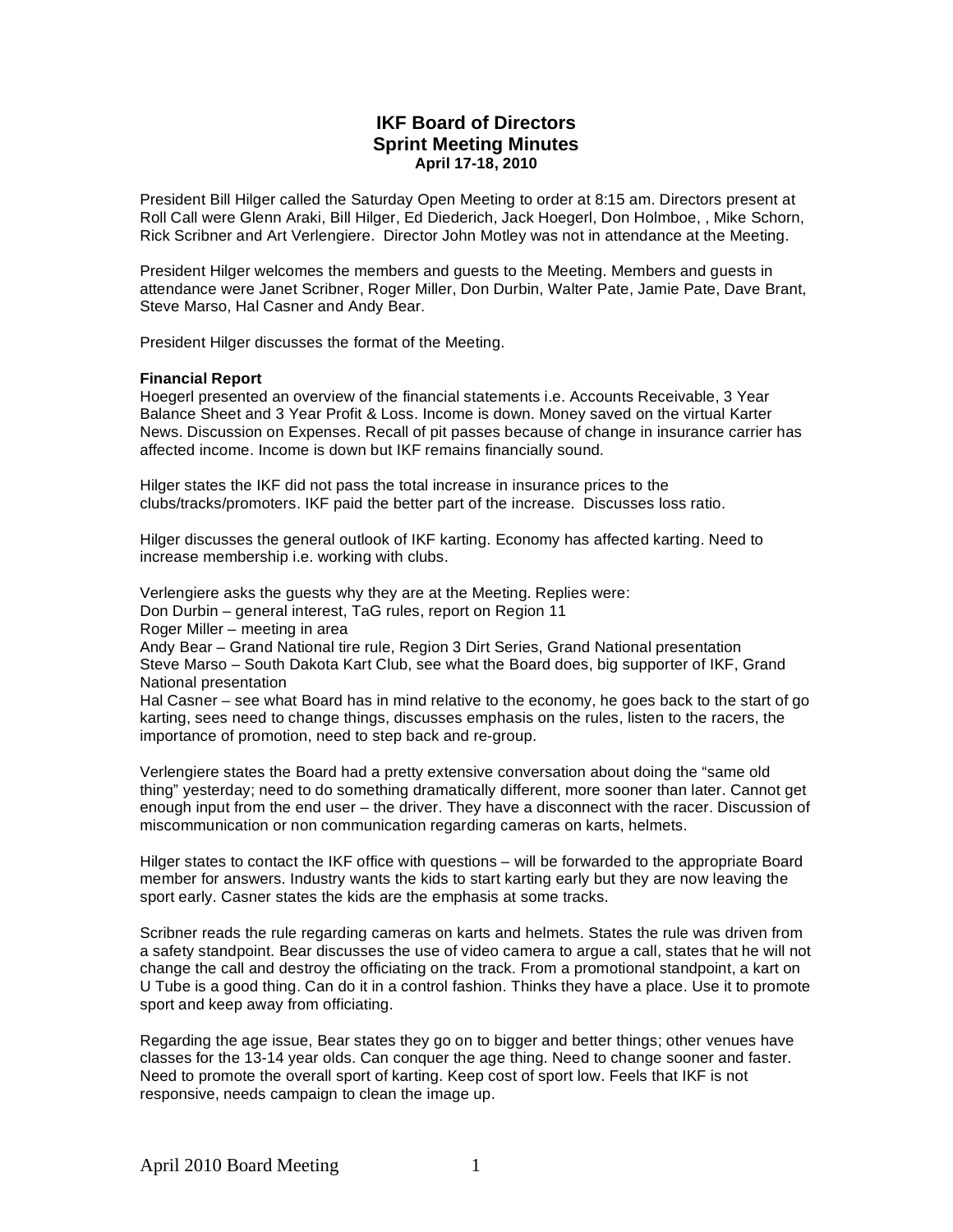Discussion regarding the clone, animal. Verlengiere states it is a challenge to get consumer to understand.

Durbin discusses kid karts – people ask how to get started – ask what age they can start racing – ongoing cost of competitiveness is what draws them out of karting. In kid karts there is a lot of competition from the market. Feels the Region 11 reception is positive. Rules are good and cannot be softened, adjustments must be made.

Sharon Barros joins the Meeting.

Sharon states it is a very difficult year in karting overall. Some clubs are struggling. Sees more of the clubs and series working together. Anxious to see the  $2^{nd}$  series in Region 7. Going to the 2 day format. Challenge to get racers back. Discussion of the 2010 Region 7 series. Decisions made in the best interest of the members. Sharon states the clubs depend on the regional program – not happening in 2010. Suggests a unique trophy for 1<sup>st</sup> place winners at regional races. Could offer this to all regions. Board agrees this is a good idea. Suggests to start with the 2011 series; advertise 2-3 months in advance, add prestige. Sharon wants to see how the 2 day format will work in Region 7. Discussion on inverts on the starts, pea picks. Racers want more track time. Sharon suggests changing the points structure – score points throughout the day.

Discussion regarding Kid Kart as a non competitive/competitive class; was originally introduced as an exhibition class. Discussion regarding kid kart parents. Claiming the motor – would this work? Bear shares success stories of Junior classes. Lengthy discussion on Kid Karts.

Mark Morrison joins the Meeting.

Casner discusses the Region 11 Sprint series. First year of a no throw away series, losing kart count. Suggests changes for 2011; needs to talk to NCTA per Schorn. Diederich gives background on the set up of the series. Suggestions need to be made at the November meeting and they need to support the regional meetings. Casner in favor of a points system change. Holmboe states they need to revisit the points system. Hoegerl states one reason why the sprint points system was changed was because there was an attempt to make this a spectators sport and the spectators did not know who won for the day with the old system when you took the points from the three heats. Today, whoever wins the final is the winner. Discussion of "old school" versus "new school".

Motion by Scribner to add to Section 104.6.4 Exceptions Under b. Add to the second sentence before "and" : Exception must be submitted by Parent or Legal Guardian and must include participant's current weight, height and amount of ballast on current kart. Second by Holmboe. In Favor: Araki, Diederich, Hoegerl, Holmboe, Schorn, Scribner, Verlengiere

Absent: Motley Passed

Clone Rules Discussion Tabled at this time.

Motion by Holmboe to curtail the qualification process to obtain a Qualified Road Race license for the 2010 Road Race Grand National at Buttonwillow. Any sprint driver who submits a request to the IKF Office with verifiable (IKF records) or certifications from other sanctioning body (Letter) as to two years experience will be issued a Qualified Road Race license.

The license would be issued after review by the Road Race Committee Chairperson.

The qualification process would apply to sprint kart classes, not to 250cc or laydown classes. Second by Scribner.

In Favor: Araki, Diederich, Hoegerl, Holmboe, Schorn, Scribner, Verlengiere Absent: Motley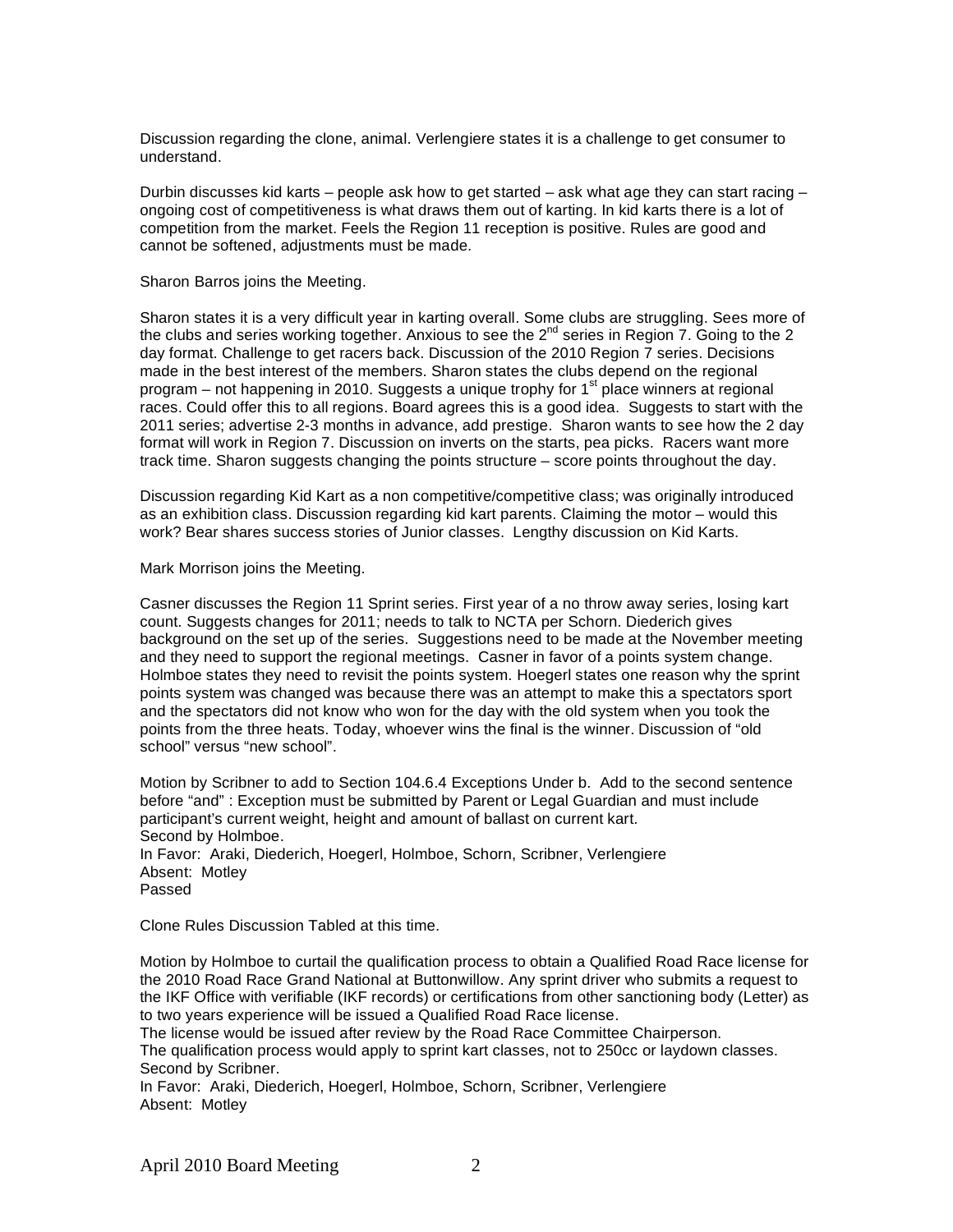Passed

Motion by Schorn to appoint Jack Lehmann as the IKF Director in Charge of the 2010 4 Cycle Sprint/Shifter Grand National. Second by Araki. In Favor: Araki, Diederich, Hoegerl, Holmboe, Schorn, Scribner, Verlengiere Absent: Motley Passed

Motion by Scribner to appoint Mark Alton as the IKF Tech Director of the 2010 4 Cycle Speedway Grand National. Second by Hoegerl. In Favor: Araki, Diederich, Hoegerl, Holmboe, Schorn, Scribner, Verlengiere Absent: Motley Passed

HPV-KPV matter will be addressed by the 2 Cycle Tech Committee soon.

Mike Manning has requested a change to the punch requirements for the 2010 2 Cycle Sprint Grand National. Motion by Schorn to reduce the requirements from three punches to two punches for the 2010 2 Cycle Sprint Grand National. Second by Holmboe. In Favor: Diederich, Hoegerl, Holmboe, Schorn, Scribner Opposed: Araki Absent: Motley Abstain: Verlengiere

Passed

Discussion regarding Timmy Bachman's Lifetime Suspension. Report from Sharon Barros. Matter Tabled to the September Board Meeting.

### Proposals:

Submitted by Motley:

1) Section 200.2.2 Replace: Rain tires may be replaced at competitors discretion With: Only one set of rain tires may be used, marked after their first competition use. Seconds: Schorn and Holmboe. (Not sure if Holmboe was the second Second or not....)

2) Section 101.3.3.1 #3, #5, #6, #8 Remove: "with participation from at least two regions". Rescind the BOD action to allow a National class to be established when run in one region only. This is simply another cheapening of the value of the Duffy. One needs only look at the 80 Shifter classes, basically only run in Region 11 and the many Duffys awarded for these classes. This is basically another Regional race for those competitors for which the winner gets a Duffy. As a National Championship it's a joke. The previous thought has been expressed to me by a considerable number of people. Discussion by Board. No Seconds.

Scott Formanek and Cayla Ross join the Meeting. Scott states he is new to Region 11 karting. Trying to learn what is going on. Likes new tire rules, not fond of new pipe rules. Having a lot of fun. Started karting three years ago. Wanted to learn how to drive. Discussion on the can. Cayla comments that she loves karting, loves the people, learned a lot.

Hilger reads the following: The June issue of Karter News will have the notice of acceptance of bids for the IKF Grand National races (approximately 24 months away). The bids for the IKF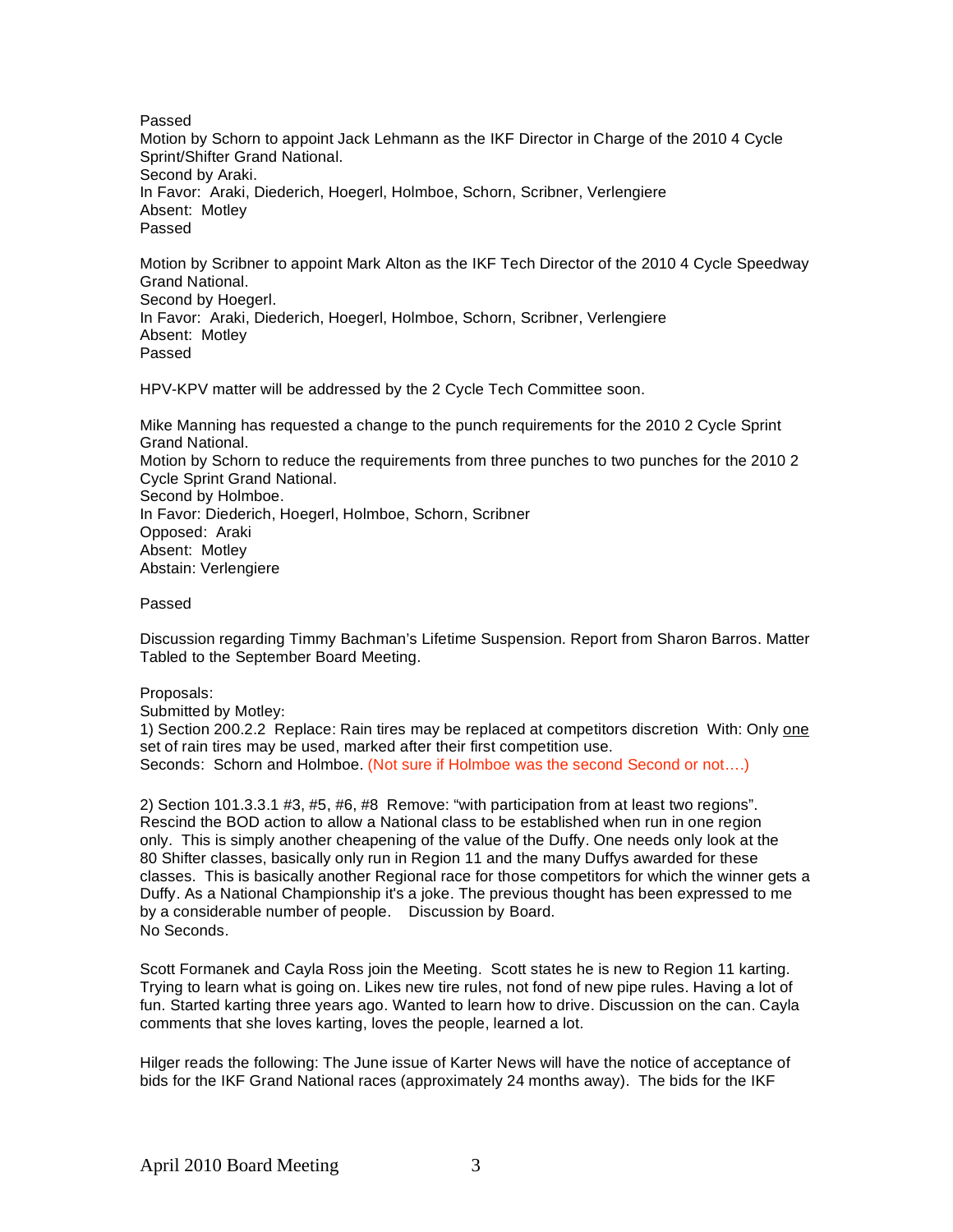Grand Nationals must be in the IKF Office prior to September 1, 2010 (approximately 21 months before the race).

Winners of door prizes for attending the Meeting were Dave Brant and Roger Miller. The door prizes were donated by Scribner Plastics.

Directors List: Lengthy discussion regarding the 2010 4 Cycle Speedway Grand National Open/Spec Tire Rule. Motion by Diederich to allow the "Any Maxxis Tire Rule" at the 2010 4 Cycle Speedway Grand National. Second by: Holmboe In Favor: Araki, Diederich, Hoegerl, Holmboe, Schorn, Scribner Absent: Motley Abstain: Verlengiere Passed

Motion by Verlengiere to approve the awards and shirts for the 2010 4 Cycle Speedway Grand National. Second by Araki. In Favor: Araki, Diederich, Hoegerl, Holmboe, Schorn, Scribner, Verlengiere Absent: Motley Passed

Verlengiere discusses the rotation system in NorCal. Clubs can sit out 5 years; how do they survive? Scribner asks what they can do for the tracks sitting out. Reality is there are so many tracks and only so many races. Diederich suggest a second series for the tracks sitting out. Scribner suggests a second championship series. Discussion by Board. No action taken.

Regional Race Distance Proposal by Diederich. Sprint Division only. Excludes Kid Kart. Discussion by Board. This item is Tabled and forwarded to the Sprint Committee and Regions 7 and 11 for recommendations to the Board.

Motion by Schorn to accept the clone rules, Sections 722 and 723, as added to Rule Updates on the IKF website, www.ikfkarting.com by Schorn. Second by Diederich. Discussion by Board. In Favor: Araki, Diederich, Hoegerl, Holmboe, Schorn, Scribner, Verlengiere Absent: Motley Passed

Scribner asks Dave Brant and Don Durbin for a brief overview of the Region 11 Sprint races so far this season. Brant states the one day program is going good. Everyone doing a real good job. He follows the Rulebook. Has a 10 minute Rulebook training session at every driver's meeting; Scribner says comments are positive, people like that. Scott states this is very helpful. Araki says he attended the  $1<sup>st</sup>$  race at Davis and the race was run very well.

Durbin states it is going well; tech done by the Rulebook. Created set of inspection lists for each class. Vision inspection after practice. Built frames for measuring karts. Direct/indirect response has been positive. A lot of help from Rick Luther. Tries to address safety issues before main event. Be safe and fun according to rules. Lengthy discussion re: fuel and fuel vendor.

Verlengiere speaks with Durbin re: Alberico safety wire protest. Hilger sent reply letter to Alberico. Discussion on rule. In regards to this issue, Durbin refers to the Pre Tech Form, dated April 2009, used at the event.

Scribner asks Roger Miller and Mark Morrison about the Road Race Program. Stressed financially, attendance down, considered cancelling next event. Verlengiere discusses recent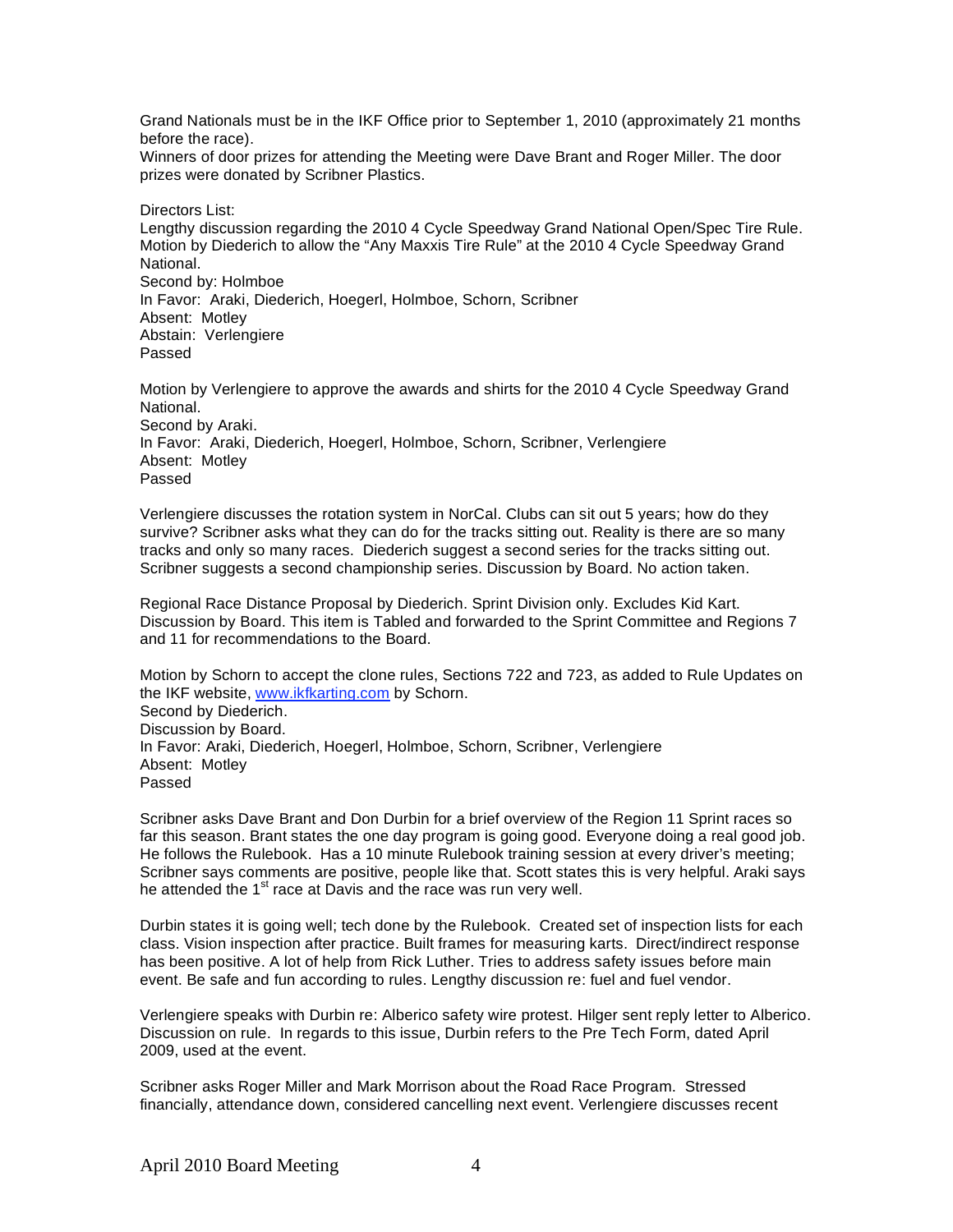Region 7 Sprint race cancellation. Racers did not pre-register; racers should tell you if they are coming. Miller did 3 year analysis; expenses and track dates are major issues. Could look into partnering with other groups. May have to cut down on classes. Discussion on track deposits. Contact with racers. Diederich mentions Reno-Fernley and other tracks.

Miller states they are working on promoting the 2010 Grand National. Need sponsors.

Dave Brant wants to get his name out there as a Race Director.

Motion to Adjourn by Scribner. Second by Verlengiere. Meeting Adjourned at 4pm.

President Bill Hilger called the Sunday Open Meeting to order at 8:05 am. Directors present at Roll Call by Holmboe were Glenn Araki, Bill Hilger, Jack Hoegerl, Don Holmboe, Mike Schorn, Rick Scribner, and Ed Diederich. Director Art Verlengiere was not present at Roll Call. Director John Motley was not in attendance at the Meeting.

President Hilger welcomes the following members and guests in attendance: Janet Scribner, Keith Foux, Lane Amlin, Andy Bear, Steve Marso and Dan Pellizzari.

Motion by Schorn to accept the late bids for the 4 Cycle Sprint Grand National from Shasta Kart Club and the 2 Cycle Speedway/Speedway Midget Grand National from Tri County Karters. Second by Hoegerl. In Favor: Araki, Diederich, Hoegerl, Holmboe, Schorn, Scribner Absent: Motley, Verlengiere Passed

## **2011 IKF GRAND NATIONAL BIDS**

### **2 CYCLE SPRINT**

Region 7 EP1K ProMotion CalSpeed Fontana CA

No representative for a presentation. All questions asked by Directors answered by promoter. Scribner questions the date of the event, will send letter to promoter. Araki has issues about the pit charges and hope this will be resolved in 2012 and further. Verlengiere states he will take any directives the Board has for Niles. Araki wants to address the pit charges for any future events as soon as the 2012 bids come in. Hilger says #58 on the Questionnaire is the one Araki wants to address most of all. Discussion on the pit spaces and costs. Promoter to work with IKF on the date of the event. Scribner suggests August 22-27 date.

Motion by Schorn to award the 2011 2 Cycle Sprint Grand National to EP1K ProMotion @ CalSpeed in Fontana CA. Second by Hoegerl. In Favor: Araki, Diederich, Hoegerl, Holmboe, Schorn, Scribner, Verlengiere Absent: Motley Passed

# **4 CYCLE SPRINT**

Region 11 Shasta Kart Club Shasta Kart Track Cases Redding CA

Discussion regarding date of the event. Pellizzari states the event needs to be in June for the benefit of the racer. Verlengiere suggest an end of September/October date – discussion. Verlengiere states the June date impacts all of the regions in a real negative way. Suggests that recommended dates be included in the Questionnaires. Later dates created more racing prior to the Nationals. Pellizzari states September is not out of the question, can research that. Should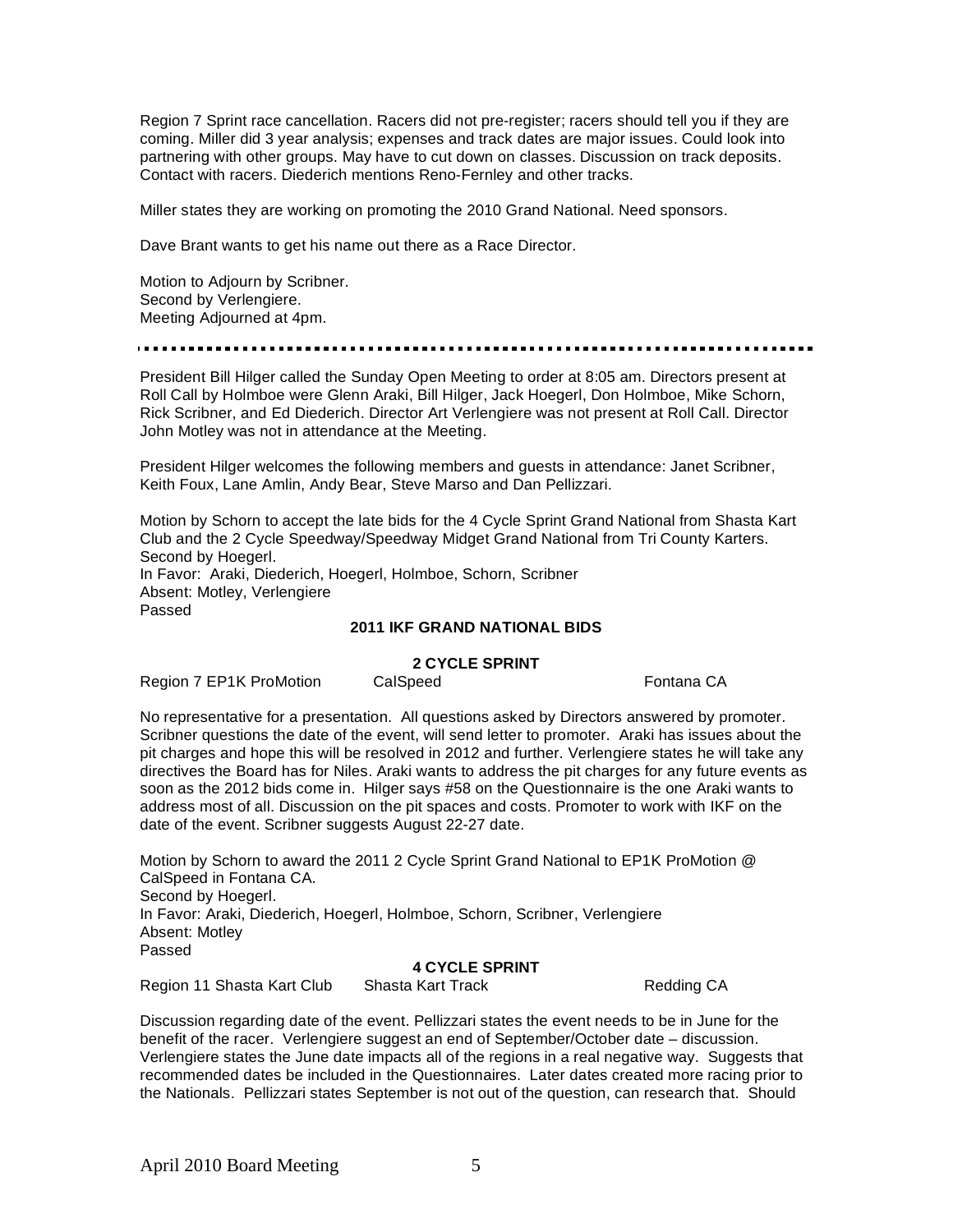be able to support a September/October event but worried about racer's budgets. Scribner suggests they call/poll their former Grand National participants and give feedback to the Board. Schorn suggests they push it toward the July 4<sup>th</sup> weekend. Pellizzari would rather have the event in September. Scribner requests they shore up the back gate. Closer attention to wristbands in the restricted area. Discussion on fuel; Hilger to contact fuel vendor. Discussion on pit spots. Dietrich suggests the entry forms list everything included in the entry fee. Pellizzari will consider the Shifters.

Motion by Schorn to award the 2011 4 Cycle Sprint Grand National to Shasta Kart Club @ Shasta Kart Track in Redding CA pending dates and fuel. Need date by August/September. Second by Diederich.

In Favor: Araki, Diederich, Hoegerl, Holmboe, Schorn, Scribner, Verlengiere Absent: Motley Passed

## **2 CYCLE SPEEDWAY/SPEEDWAY MIDGET/4 CYCLE SPEEDWAY**

Region 5A South Dakota Kart Club University Plains Speedway Brookings SD

Andy Bear states there is a huge economical advantage for the track and the IKF to do the events together, there will be crossovers, net entries higher. But feels the 2 Cycle racers will not travel. Hoegerl states it is also an economic issue. Board discusses entry counts for 2 and 4 cycle events. Discuss tires. Hoegerl is concerned about a 500-700 kart event and the control on the tires has never been forced on the 2 cycle before. Different tires for 2/4 cycle events. Bear states it will be on Maxxis. Hilger says the issue would be to schedule the classes so you would get the crossover. Would need to add to the date. Hoegerl states they need to take the Grand National where the racers are. Discussion by Board. Combined event means long days for racers. Bear states the bid will be for a 2 Cycle Speedway/Speedway Midget Grand National stand alone.

Bear to give a PowerPoint presentation for both the 2 Cycle Speedway and 4 Cycle Speedway Grand Nationals. Hoegerl suggests a Spring National and a Fall National; asks if they are interested in putting together a program like that. These are one step down from a Grand National but one step up from a regional race. Discussion.

PowerPoint Presentation by Bear. First class track. Dedicated crew has followed the series from beginning; done 5 Grand Nationals. Have fantastic attitude and heart & soul in karting. Great support from town. Good accommodations. Track photographer from the local college. Track stats. Tech crew attended the SFI Certification seminar. Discusses city grants. Marso states they would like to have the Grand National the week after the  $4<sup>th</sup>$  of July.

Executive Session by Board.

# **2 CYCLE SPEEDWAY/SPEEDWAY MIDGET**

Region 5 Tri County Karters Delaware Speedway **Delaware II** Delaware IA

Hoegerl gives presentation for Tri County Karters, Bill Rieken, promoter. Date is late July, early August. Open for dates in that time frame. Multi day event – 3 day event option. Starts hot laps late in the day. Pump in/pump out. Fuel discussion; needs Hilger's help with this. Regional race Saturday night before the event. Plenty of hotels. Entry fees in line. Schorn states they are promoting travel this year with 2010 regional program.

Bear comments they started three years ago to bring University Plains Speedway online. Community, fans of South Dakota Kart Club stepped up. Requests the Board give them a number of events to generate revenue to help pay the bills. Superior facility. Stabilizes club's financial future. Asks the Board to seriously consider this. Hilger states this is a common thread through all divisions. Verlengiere states it is hard to spread the wealth with so few big races. Discussion.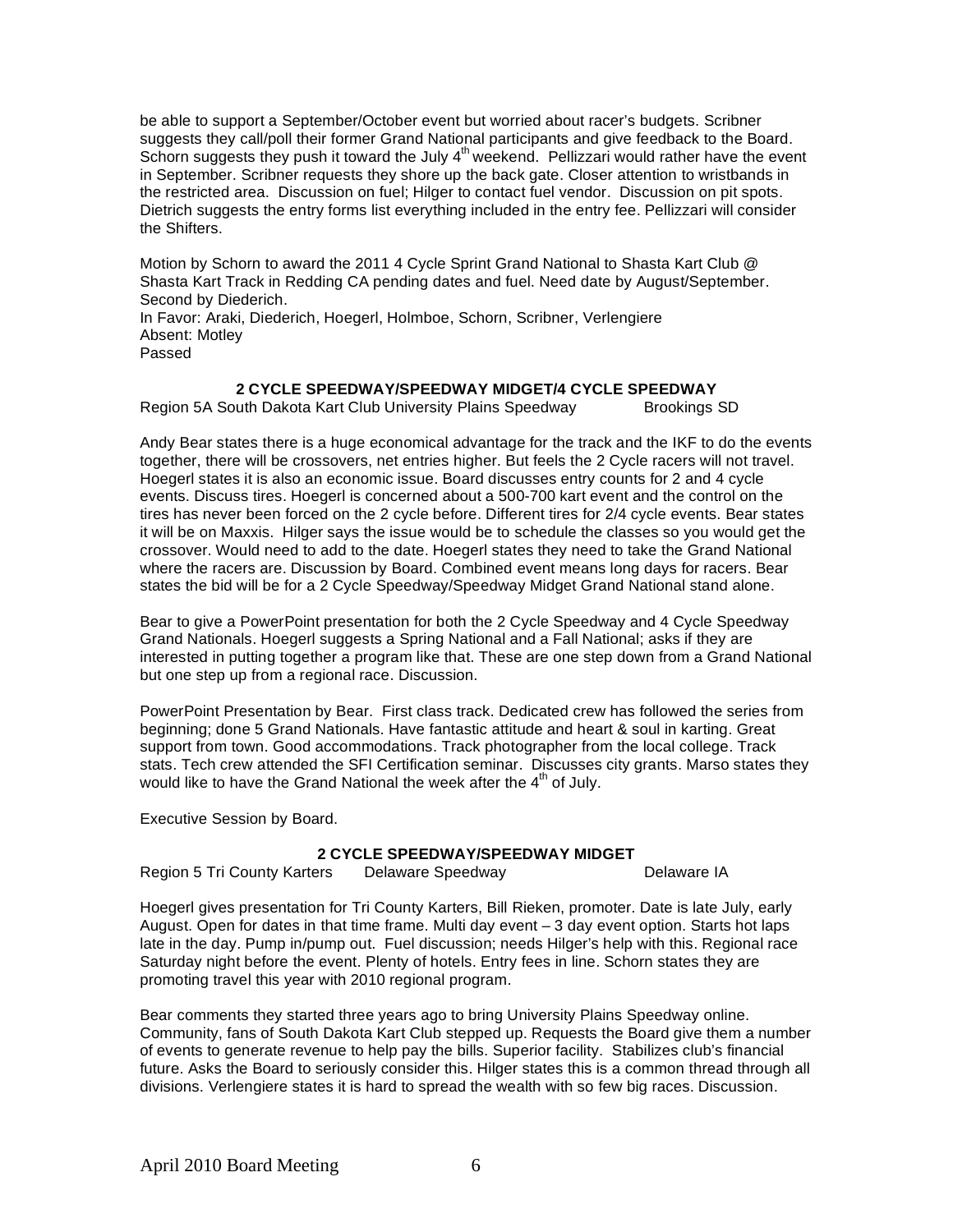Motion to award the 2011 2 Cycle Speedway to Tri County Karters/Delaware Speedway. In Favor: Araki, Diederich, Hoegerl, Holmboe, Schorn, Scribner, Verlengiere Absent: Motley Passed

#### **4 CYCLE SPEEDWAY**

Region 5A South Dakota Kart Club University Plains Speedway Brookings SD Region 5A Huron Kart Club Rolling Thunder Speedway Huron SD

Presentation information by Andy Bear above for South Dakota Kart Club/University Plains Speedway. Verlengiere asks for recommendation from the Regional Coordinator (not at the Meeting) and Series Coordinator. Hilger, Series Coordinator, states both are great facilities, Huron got the same program from the city as SDKC did, Huron did a fantastic job for two years. Hilger states both deserve consideration. Bear states it is a good solid strategy to award the event to SDKC two years in a row. Discussion by Board and guests. Verlengiere asks Schorn for comments on both tracks.

Motion to award the 2011 4 Cycle Speedway to South Dakota Kart Club/University Plains Speedway. In Favor: Araki, Diederich, Hoegerl, Holmboe, Schorn, Scribner, Verlengiere Absent: Motley Opposed: Schorn voted for Huron Kart Club/Rolling Thunder Speedway Passed

Diederich discusses an item from the Speedway and Sprint Questionnaires. Hilger states the rented pit rates were put in for the Speedway, could not control the Sprint. Discussion by Board.

### **ROAD RACE**

Region 4B SWRA Texas World Speedway College Station TX Received answers to questions posed by the Board.

Motion by Scribner to award the 2011 Road Race Grand National to SWRA at Texas World Speedway. Second by Diederich. In Favor: Araki, Diederich, Hoegerl, Holmboe, Schorn, Scribner Abstain: Verlengiere Absent: Motley Passed

Dan Pellizzari states he appreciates what the Board does. States we all struggle with certain challenges, the racer, the promoter, the non profit group. One of the challenges they encountered last year was with the tire issue. A change was made just prior to their Grand National. From the standpoint of a racer, the tire deal seems to be way more advantageous to them than to the IKF. Asks if they can change the leverage and diminish the potential of what happened last year with the phase out of one tire compound to another, so it does not happen again. Araki states it was a huge problem and the Board understands that. The biggest issue was that it was already too late in the season when the IKF was notified there was a distribution problem. Verlengiere comments the IKF was assured there were ample supplies. Pellizzari states he was told there would be no problem with the tires prior to the event. Asks of any way he can help. Verlengiere was assured there would be no problem with the tires in November 2008. Discussion of IKF agreement with tire manufacturer.

Dan Pellizzari asks the Board if Shasta Kart Club can have "punch only" races for their remaining club races in 2010. Races before the 2010 Grand Nationals count for that Grand National. Races after the 2010 Grand National count towards the 2011 Grand National. Scriber suggests that Dan submit a calendar of the "punch only" race events to Verlengiere; Verlengiere states he will